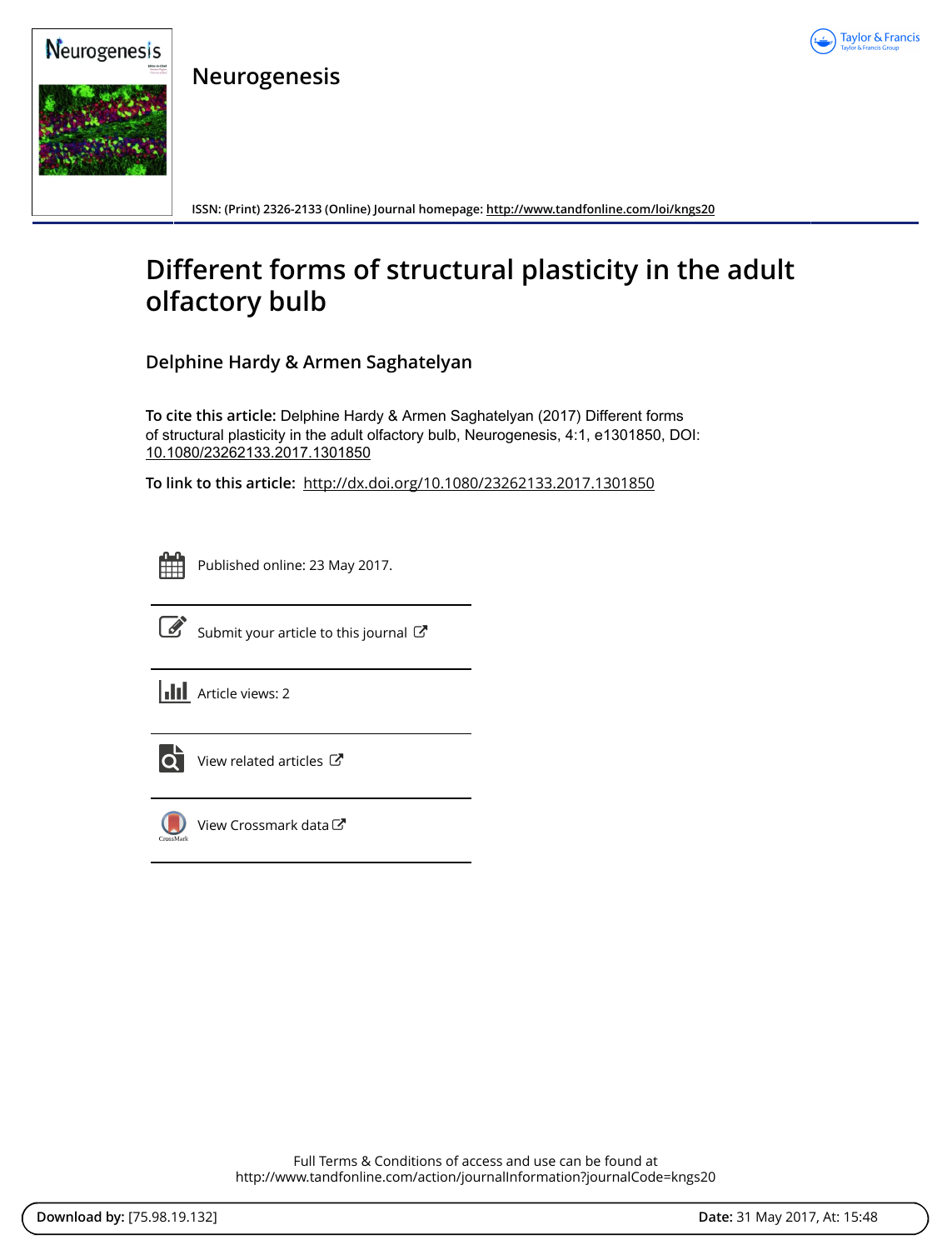#### MINI-REVIEW



## Delphine H[a](#page-1-0)rdy<sup>a</sup> and Armen Saghatelyan<sup>a,b</sup>

<span id="page-1-0"></span><sup>a</sup>Cellular Neurobiology Unit, Centre de Recherche de l'Institut Universitaire en Santé Mentale de Québec, Quebec City, QC, Canada; <sup>b</sup>Department of Psychiatry and Neuroscience, Universite Laval, Quebec City, QC, Canada

#### ABSTRACT

The adult olfactory bulb (OB) continuously receives new interneurons that integrate into the functional neuronal network and that play an important role in odor information processing and olfactory behavior. Adult neuronal progenitors are derived from neural stem cells in the subventricular zone (SVZ) bordering the lateral ventricle. They migrate long distances along the rostral migratory stream (RMS) toward the OB where they differentiate into interneurons, mature, and establish synapses with tufted or mitral cells (MC), the principal neurons in the OB. The plasticity provided by both adult-born and pre-existing early-born neurons depends on the formation and pruning of new synaptic contacts that adapt the functioning of the bulbar network to changing environmental conditions. However, the formation of new synapses occurs over a long time scale (hours-days), whereas some changes in environmental conditions can occur more rapidly, requiring a much faster adjustment of neuronal networks. A new form of structural remodeling of adult-born, but not early-born, neurons was recently brought to light. This plasticity, which is based on the activity-dependent relocation of mature spines of GCs toward the dendrites of active principal cells, may allow a more rapid adjustment of the neuronal network in response to quick and persistent changes in sensory inputs. In this mini-review we discuss the different forms of structural plasticity displayed by adult-born and early-born neurons and the possibility that these different forms of structural remodeling may fulfill distinct roles in odor information processing.

## **Introduction**

The OB is probably one of the most plastic regions in the rodent brain. Each and every day, approximately 30,000 to 40,000 new neuronal progenitors reach the OB, and nearly half of them mature and integrate into the bulbar network [\(Fig. 1](#page-2-0)). $44,52$  Some 95% of these neuronal progenitors differentiate into granule cells (GCs) whereas others become periglomerular neurons (PGCs). It has been estimated that 10–15% of GCs and 30% of PGCs are renewed during adulthood ([Fig. 1\)](#page-2-0). $32,42$  Several studies have shown that adultborn cells play a pivotal role in synaptic remodeling and odor information processing[.1,6-8,11,30,46,47](#page-6-0) OB interneurons form reciprocal dendrodendritic synapses with principal cells that synchronize these glutamatergic relay neurons and lead to fine spatiotemporal tuning of their responses to odors.<sup>19,21,50</sup> Both early-born and adult-born interneurons have a high rate of spine turnover that matches the dynamics of postsynaptic sites in MC dendrites. $47$  This synaptic

ARTICLE HISTORY

Received 28 December 2016 Revised 24 February 2017 Accepted 27 February 2017

Taylor & Francis Taylor & Francis Group

#### **KEYWORDS**

activity-dependent plasticity; adult neurogenesis; critical period; olfactory bulb; spine relocation; spine turnover; structural plasticity

remodeling constantly sculpts the bulbar network to optimize sensory information processing.[47](#page-8-1) In addition, a new form of structural plasticity provided by adult-born, but not early-born neurons, that has been recently been brought to light, $8$  is based on the rapid activity-dependent relocation of mature functional spines of adult-born GCs toward active MC den-drites.<sup>[8](#page-6-1)</sup> How do these different forms of structural remodeling "co-operate" to adjust the OB network and are they triggered in response to different sensory inputs?

In this mini-review, following a brief description of the maturational profiles of early-born and adult-born GCs, we discuss the different forms of structural plasticity displayed by these interneurons. We propose that these different types of structural remodeling may provide bulbar networks with distinct temporal levels of adaptability to changing sensory inputs.

CONTACT Armen Saghatelyan @ armen.saghatelyan@fmed.ulaval.ca @ CRIUSMQ, Université Laval. 2601 chemin de la Canardiere, Quebec, QC, Canada G1J 2G3. © 2017 Taylor & Francis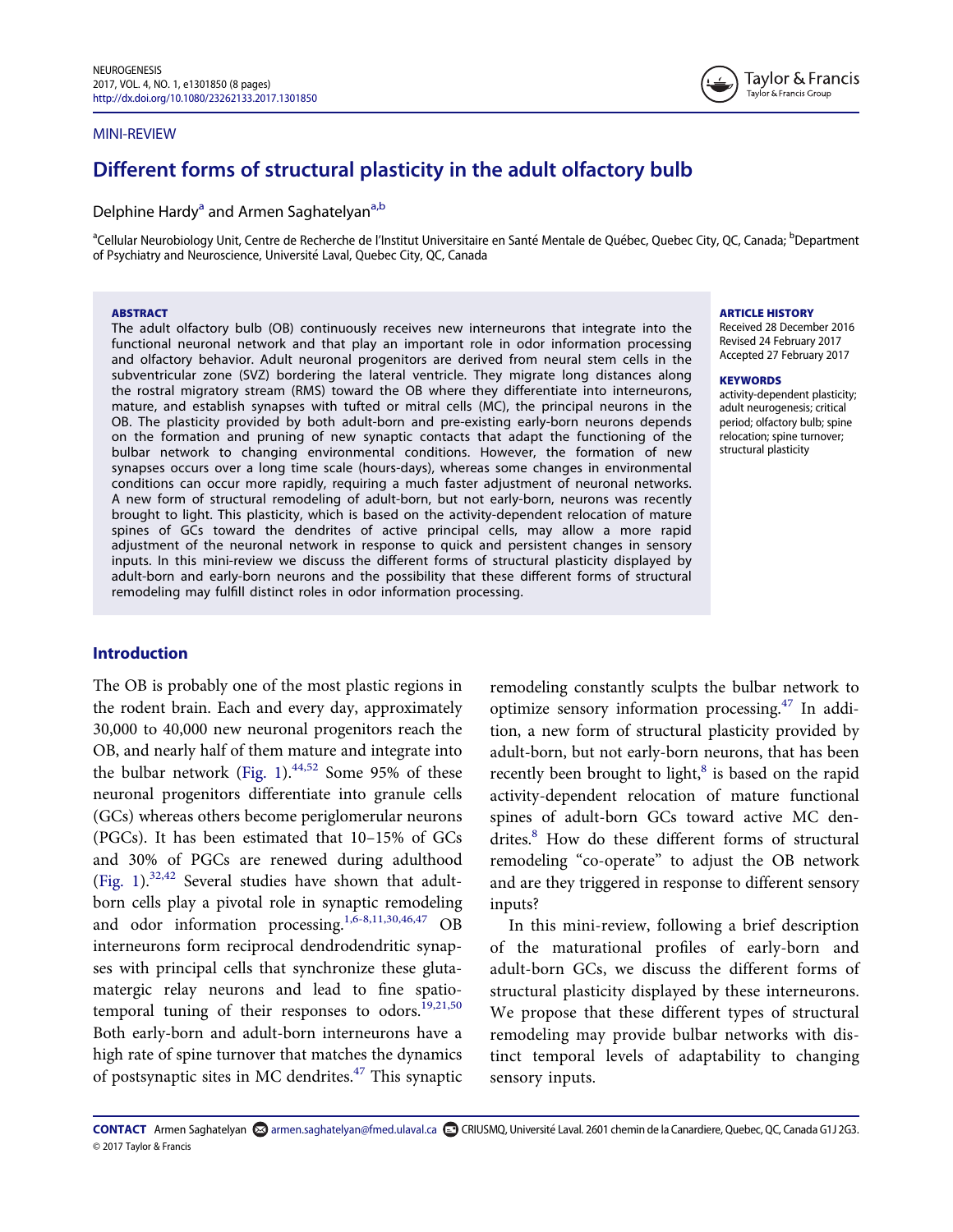<span id="page-2-0"></span>

Figure 1. Schematic representation of the mouse forebrain and of olfactory bulb neurogenesis. Schematic drawing of the adult mouse forebrain and illustration showing the OB neuronal circuitry and adult neurogenesis. Early-born and adult-born GCs are shown in different colors.

# Different forms of structural plasticity of GCs in the OB

<span id="page-2-1"></span>GCs are anaxonic neurons with basal and apical den-drites.<sup>[51](#page-8-2)</sup> Apical dendrites can be divided into proximal and distal domains. The distal domain of apical dendrites forms secondary and tertiary branches in the external plexiform layer (EPL) where they establish dendrodendritic reciprocal synapses with principal neurons.[51](#page-8-2) Basal and proximal dendrites receive axodendritic synapses formed by the glutamatergic topdown centrifugal projections and collateral axons of  $MCs<sup>51</sup>$  $MCs<sup>51</sup>$  $MCs<sup>51</sup>$  as well as local OB interneurons.<sup>[17,45](#page-6-2)</sup> The synaptic integration of GCs is different during adulthood than during the early postnatal stages. GCs born during embryogenesis and early postnatal life first receive glutamatergic inputs on their proximal and distal den-drites and then later on their basal dendrites.<sup>[28](#page-7-2)</sup> In contrast, adult-born GCs receive their first synaptic inputs on their proximal and basal dendrites before forming output dendrodendritic synapses with MCs on their distal dendrites.<sup>[28,51](#page-7-2)</sup> This maturational profile allows adult-born GCs to "silently" integrate into the OB network.<sup>[28](#page-7-2)</sup> Electrophysiological<sup>9</sup> and anatomic<sup>14</sup> studies have shown that adult-born GCs receive local GABAergic inputs on their proximal and basal dendrites before any long-ranging glutamatergic inputs.[14,43,45](#page-6-4) These GABAergic inputs are believed to drive the stages of GC maturation.<sup>[14,28,43,51](#page-6-4)</sup> Both earlyborn and adult-born GCs remain structurally plastic well beyond their synaptic integration period.<sup>47</sup> New spines are constantly forming, retracting, and stabilizing on the dendrites of adult-born and early-born GCs. A recent in vivo 2-photon imaging study has shown that approximately 20% of spines are constantly being added to and eliminated from the distal dendrites of  $GCs^{47}$  $GCs^{47}$  $GCs^{47}$  ([Fig. 2\)](#page-2-1). The continuous turnover of GC spines matches the dynamics of gephryn-positive postsynaptic puncta in MCs, and it has been proposed that this persistent synaptic structural plasticity in the adult OB optimizes odor information processing.[47](#page-8-1)



Figure 2. Two forms of structural plasticity in the adult OB. (A-B) Spine turnover represented as the formation and elimination of spines on GC dendrites (green). MC dendrites are shown in red. (C-D) Activity-dependent spine relocation is shown by the relocation of a spine from one MC dendrite to another. The activitydependent release of glutamate and BDNF is indicated by the yellow cloud.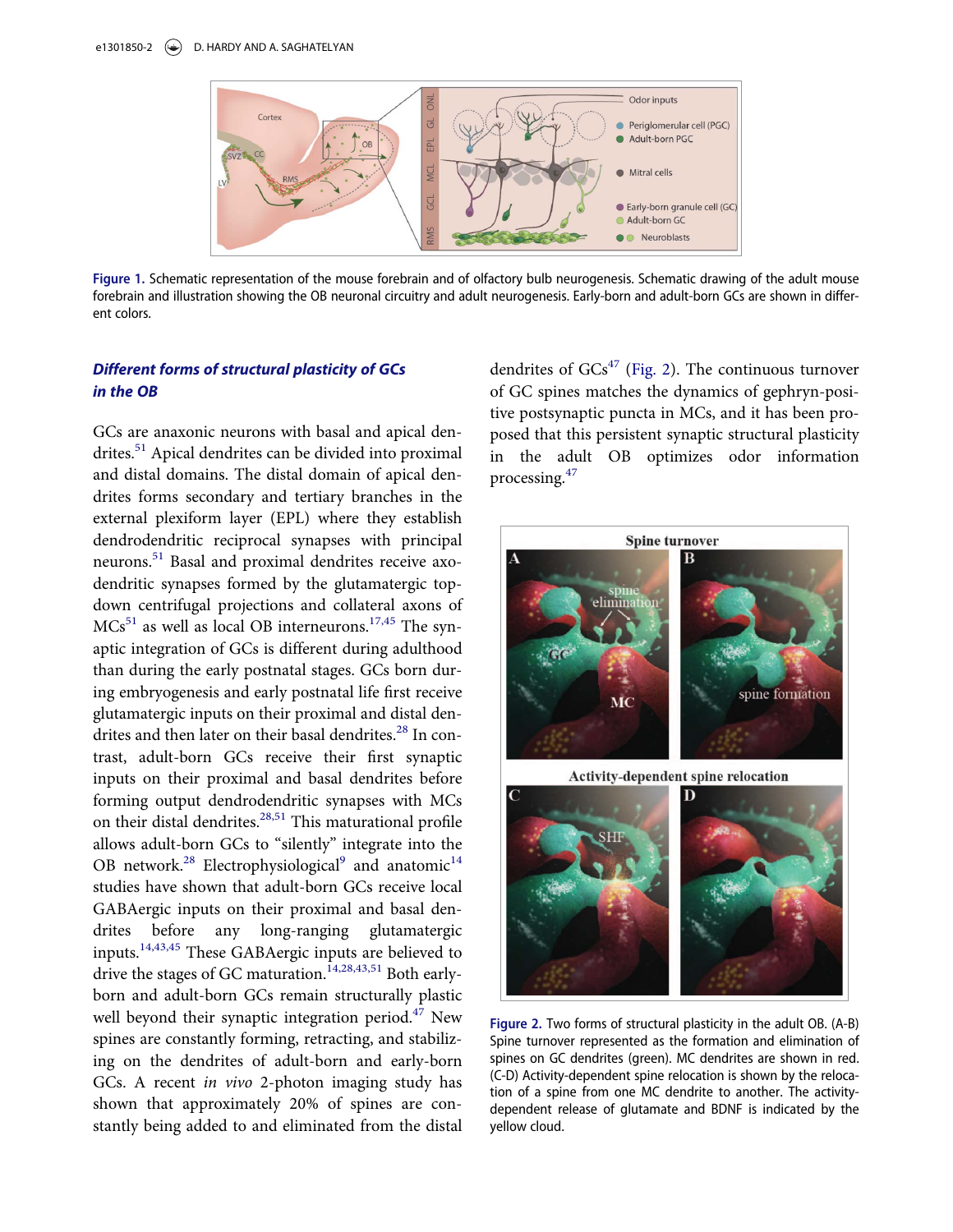It should be mentioned, however, that synaptogenesis occurs over a long period of time (from hours to days), whereas changes in environmental conditions may take place very rapidly. It is thus conceivable that

a faster structural plasticity should occur in the OB to optimize sensory information processing in a rapidly changing odor environment. We recently uncovered a new form of structural plasticity that is based on the activity-dependent relocation of mature GC spines toward active MC dendrites $8$  ([Fig. 2\)](#page-2-1). Spine relocation occurs within a few minutes<sup>[8](#page-6-1)</sup> and thus seems to be perfectly adapted to rapid changes in the odor environment, unlike synaptogenesis, which takes several hours or even days. Spine relocation is preceded by the growth of a thin filopodia-like protrusion from the spine head (spine head filopodia; SHF). SHFs are very motile, and SHF dynamics are controlled by MCderived glutamate and the level of odor-induced activ-ity.<sup>[8](#page-6-1)</sup> The directionality of SHF growth is, however, controlled by MC-derived BDNF. The stimulation of MCs induces the directional growth of SHFs toward an activated principal cell dendrite, which is followed by spine relocation<sup>[8](#page-6-1)</sup> [\(Fig. 2\)](#page-2-1). It is thus possible that SHFs play the role of "microsensors" and actively probe the bulbar microenvironment, promoting the activity-dependent relocation of GC spines from inactive to active MC dendrites. Modeling studies had shown that spine relocation provides the OB with a rapid way to change the set of synchronized MCs and, as such, odor information processing.<sup>[8](#page-6-1)</sup> This new form of structural plasticity was observed with mature adult-born, but not early-born GCs, suggesting that adult neurogenesis plays a central role in plasticity and the rapid adaptation to new sensory inputs. While the cellular and molecular bases for such distinct responses are not known, these results are in line with observations showing that adult-born neurons are more responsive to incoming odors than their older counterparts $4,37$  and that these 2 populations of cells participate differently in the hedonic aspects of odor information processing.<sup>[41](#page-7-3)</sup>

How do these 2 forms of structural plasticity cooperate to optimize the response of the OB network to a constantly changing odor environment? Since spine relocation and synaptogenesis occur on different time scales, it is likely that these 2 forms of plasticity accommodate rapid and long-lasting changes in the odor environment, respectively. According to this model, spine relocation occurs when there is a rapid

and persistent change in the odor environment. The new environmental stimuli may require the synchronization of different sub-populations of MCs, redirecting the relocation of GC spines from inactive to active principal cell dendrites. In contrast, synaptogenesis requires long-lasting changes in sensory inputs. It remains to be shown whether different experimental paradigms based on spontaneous odor exploration or odor learning will induce predominantly one or the other form of structural plasticity or whether these 2 forms of plasticity act simultaneously to adjust bulbar network functioning. Modeling studies suggest that both forms of structural plasticity optimize odor information processing in the OB at different time scales.<sup>[8,47](#page-6-1)</sup> However, some sensory information processing, such as the retrieval and/or erasure of previously learned odor information, may require simultaneous rapid and long-lasting changes in the OB network, inducing spine relocation and spine formation/pruning. It is also not known whether relocated spines are preserved in the OB network for weeks or months or whether they are "temporal units" that enable the rapid optimization of the OB network until new GC spines form and replace the relocated spines. Our chronic in vivo imaging results have shown that relocated spines persist for at least 24–48 h following relocation.[8](#page-6-1) However, it is not known whether these spines can persist for weeks or months in the OB network.

## Activity-dependent regulation of different forms of structural plasticity

Not only both types of structural plasticity in the OB optimize odor information processing,<sup>8,47</sup> but also the level of sensory input regulates the extent of the structural modifications. Several studies have shown that synaptic integration and the maintenance of GCs are sensory experience dependent.<sup>[8,30,34,35,44,52](#page-6-1)</sup> GCs display very high spine dynamics during the critical period of neuron development (14 to 30-day-old cells)<sup>[29,47](#page-7-4)</sup> when they are particularly sensitive to the level of odor inputs. Sensory activity during this critical period differentially regulates the synaptogenesis of distinct GC dendritic compartments.<sup>[46,29,33](#page-8-3)</sup> Sensory deprivation decreases the spine density of the distal and basal compartments<sup>29,46</sup> and increases the spine density of proximal dendrites.<sup>[29](#page-7-4)</sup> Interestingly, sensory deprivation after the critical periods of early-born<sup>[46](#page-8-3)</sup>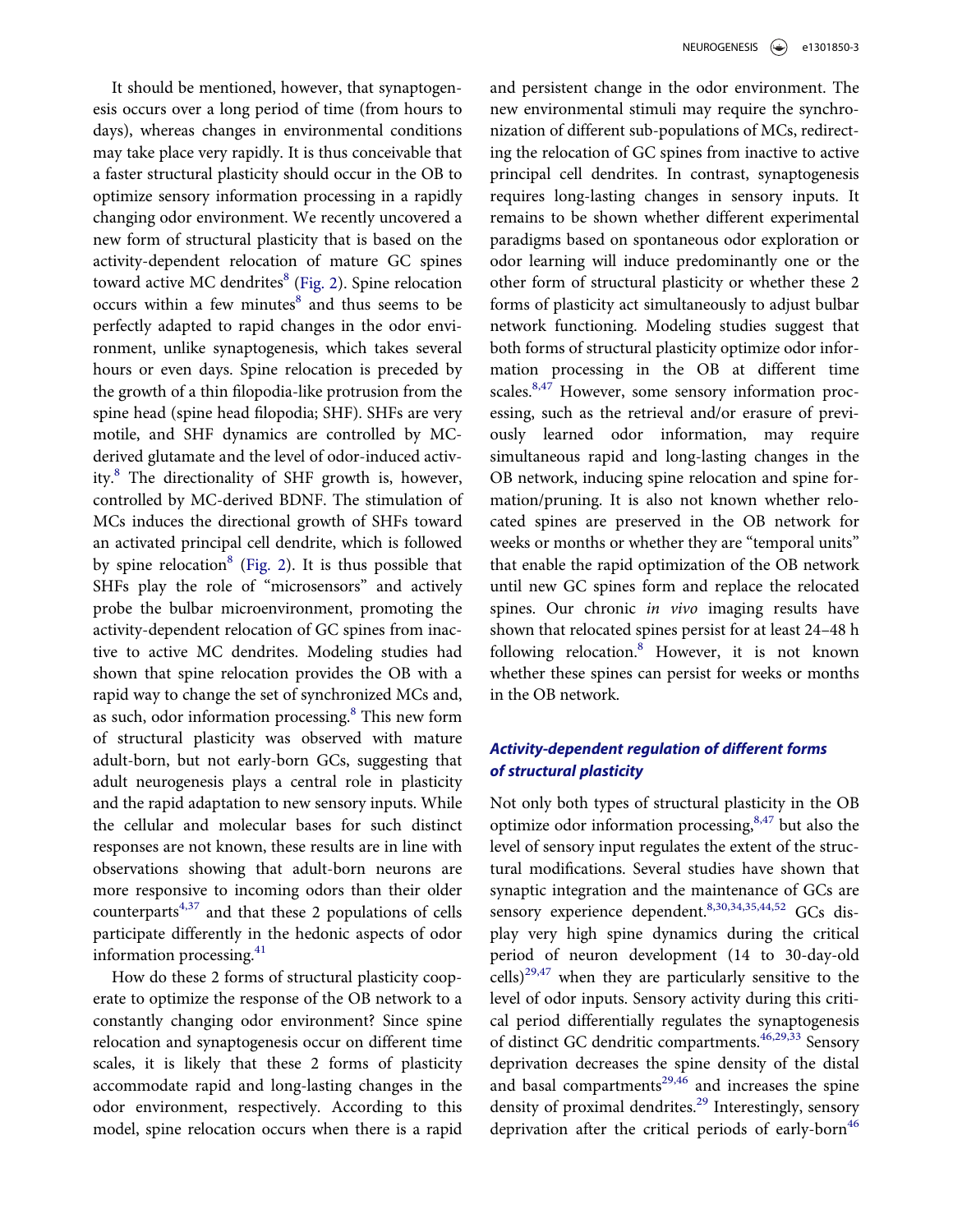and adult-born<sup>[29](#page-7-4)</sup> neuron development has no effect on the spine density of distal and basal dendrites, while it increases the spine density of proximal dendrites. $^{29}$  $^{29}$  $^{29}$  In addition, although olfactory learning during the critical period of synaptic development increases the PSD95-expressing spine density of proximal and basal dendrites, it increases gephyrin-expressing spine density only in the proximal domain. $33$  These results suggest that GC synaptogenesis is particularly sensitive to the level of sensory activity during the time window when these neurons are added into the bulbar network. Since different dendritic GC compartments receive distinct inputs, $33$  these results also suggest that sensory experience-induced structural modifications occur in the input-dependent manner.

Odor-induced activity also regulates spine relocation. First, the stimulation of MCs with a pattern of activity mimicking the responses of these principal cells to odors induces spine relocation toward an acti-vated dendrite.<sup>[8](#page-6-1)</sup> Second, while sensory deprivation decreases the number of GC spines,<sup>[8,29,46](#page-6-1)</sup> the percent-age of spines with SHFs increases.<sup>[8](#page-6-1)</sup> Third, sensory deprivation leads to an increase in SHF dynamics and a shorter lifetime.<sup>[8](#page-6-1)</sup> As mentioned above, SHFs play an important role in spine relocation, and their directional growth toward activated MC dendrites precedes spine relocation.<sup>[8](#page-6-1)</sup> The increased percentage of spines with SHFs suggests that these spines are selectively preserved, at the expense of others, following sensory deprivation. The deletion of BDNF in MCs abolishes the specific preservation of spines with SHFs but does not alter SHF dynamics.<sup>8</sup> These observations are compatible with the fact that BDNF is necessary for SHF directionality but not for SHF dynamics.<sup>[8](#page-6-1)</sup> Based on these results, we hypothesize that sensory deprivation fosters synaptic competition and that spines with SHFs are selectively preserved because the increase in SHF dynamics leads to a higher probability of spines with SHFs finding an active MC dendrite. This, in turn, allows the formation of functional synapses and thus spine maintenance. This hypothesis is in line with observations that (i) SHFs constantly scrutinize the spine microenvironment for factors released in an activity-dependent manner, $8$  (ii) sensory deprivation dampens MC activity, thus reducing the availability of these factors, and (iii) BDNF mediates competitive interactions between individual neurons.<sup>[15](#page-6-6)</sup> On the other hand, spines without SHFs are less plastic and are eliminated. Further studies are required to

elucidate the molecular and cellular mechanisms underlying the specific maintenance of spines with SHFs.

# Cellular and molecular mechanisms underlying different forms of structural plasticity

Although the OB undergoes continuous structural modifications, very little is known about the mechanisms underlying spine turnover and relocation. Furthermore, to date, all the studies examining the structural plasticity of GCs have considered them as a homogenous population of neurons. Several GC subtypes have been, however, identified based on immunohistochemical markers. Subpopulations of GCs express calretinin, glycoprotein 5T4, metabotropic glutamate receptor 2 (mGluR2), or  $Ca^{2+}/cal$ calmodulindependent protein kinases  $II\alpha$  (CaMKII $\alpha$ ) and IV (CaMKIV).[3,27,53](#page-6-7) Do all these GC subtypes display the 2 types of structural plasticity, and is the extent of structural modifications similar for different GC subtypes? While these questions have not been explored, it is conceivable that different GC subtypes play a distinct role in OB functioning and odor behavior. [39,48](#page-7-6) Their structural plasticity may be also driven differently by distinct odor experiences to adequately optimize OB functioning. Interestingly, although spine relocation is induced by a specific pattern of activity that mimics MCs responses to odors,<sup>8</sup> stimulation patterns consisting of the same number of spikes but given in the random order do not induce spine relocation.[8](#page-6-1) Half of early-born and adult-born GCs express  $CaMKII\alpha$ <sup>[53](#page-8-4)</sup> our unpublished observa-<br>tions), which has been shown to decode patterns of tions), which has been shown to decode patterns of neuronal activity.<sup>12</sup> This suggests that the propensity to exhibit spine relocation is determined by specific patterns of neuronal activity and may be displayed by the specific CaMKIIa-expressing GC subtype, for example.

Another aspect that remains largely unexplored is the role of other OB cells in the different forms of structural plasticity. To date, studies on structural plasticity in the OB have largely centered on GCs and MCs, their postsynaptic targets.<sup>8,29,30,35,47</sup> The roles of other cells that actively participate in synaptic maintenance and remodeling, such as astrocytes and microglia, remain elusive. Recently, however, the role of microglia in the structural remodeling of OB has begun to emerge. $13,20$  These cells are sensitive to the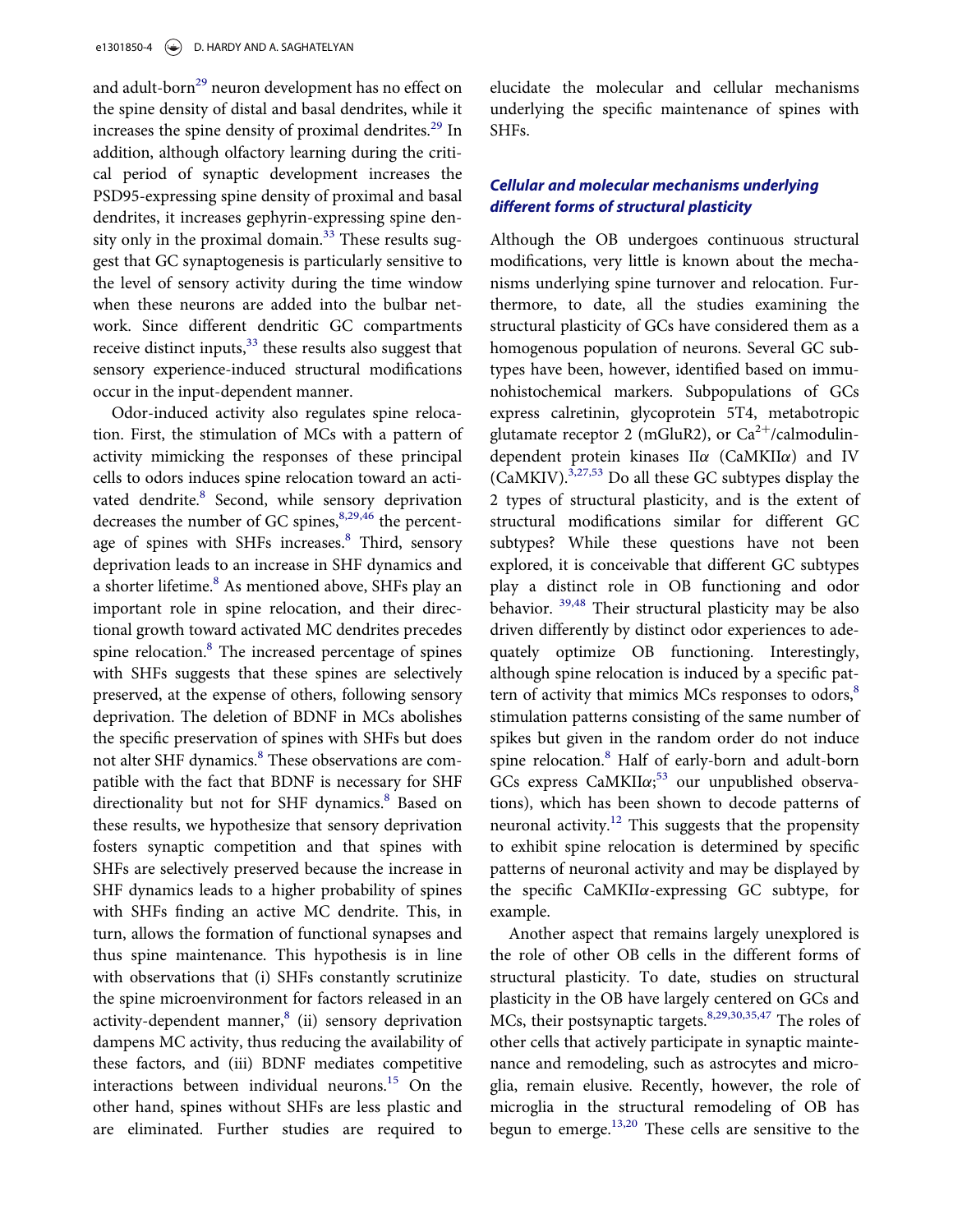level of sensory activity and actively participate in the elimination of adult-born neurons.<sup>[13](#page-6-9)</sup> Microglia processes actively survey the OB microenvironment and play a role in synaptic pruning.<sup>[13](#page-6-9)</sup> Activated microglia may also migrate toward inhibitory synapses and displace presynaptic inhibitory terminals from cortical neurons,<sup>[10](#page-6-10)</sup> a process that may be compatible with the spine relocation observed in the OB.<sup>8</sup> Do microglia in the OB play a role in spine relocation? If so, what mechanisms are involved in unwrapping and phagocytosing spines in the case of spine turnover and in promoting activity-dependent spine relocation?

In terms of the molecular factors involved in spine turnover and spine relocation, MC-derived factors such as BDNF and glutamate have been shown to promote these 2 types of structural plasticity. We previously showed that dendritic filopodia formation/ retraction on the distal dendrites of immature adultborn neurons is dependent on MC-derived glutamate and the activation of NMDA receptors on GC den-drites.<sup>[7](#page-6-11)</sup> This dynamic decreases as adult-born GCs mature and is accompanied by a progressive hyperpolarization of the membrane potential of these cells and an increased  $Mg^{2+}$  block of NMDA receptors.<sup>[7](#page-6-11)</sup> Interestingly, after this critical period of GC development, MC-derived glutamate promotes spine maintenance by activating AMPA receptors on  $GCs$ <sup>8</sup> which stops the formation of SHFs and reinforces synaptically active spines. These results are in line with observations in other brain regions showing that NMDA receptors trigger the formation of new spines,  $31,38$ whereas AMPA receptors induce synapse stabilization.[18](#page-6-12) MC-derived BDNF is another factor that is released in an activity-dependent manner.<sup>[8](#page-6-1)</sup> BDNF acts via TrkB receptors on GC spines<sup>[5,8](#page-6-13)</sup> and induces spine relocation.[8](#page-6-1) TrkB deletion in adult-born GCs affects dendritic arborization and spine growth. $5$  These effects have been attributed to the PI3K and phospholipase C- $\gamma$  (PLC $\gamma$ ) signaling pathways, respectively.<sup>5</sup> Further studies will be required to determine which TrkB-induced signaling pathway promotes spine relocation and how the activation of this trophic factor receptor "decodes" the spine formation and/or spine relocation programs.

Although MC activity is a major player in the turnover and relocation of spines, little is known about the intracellular pathways in GCs that mediate these 2 forms of structural plasticity. The actin cytoskeleton is intimately involved in the formation, elimination,

stability, motility, and morphology of dendritic spines in other brain regions.<sup>22,25,40</sup> Small GTPases such as Rac1, Cdc42, and Rho control actin cytoskeleton polymerization and depolymerization, which leads to spine turnover and changes in spine morphology. $23,36$  It has recently been shown that the optogenetic photoactivation of Rac1 induces the shrinkage of potentiated spines and the erasure of previously acquired motor learning.<sup>[23](#page-7-9)</sup> SHF, in constrast, are enriched in microtubules.[26](#page-7-10) It would thus be interesting to explore the role of the actin cytosceleton, microtubules, and actinbinding proteins in the various forms of structural plasticity in the OB. Other intracellular signaling pathways, synaptic adhesion molecules, and extracellular matrix metaloproteinases are also likely to emerge as important regulators of different forms of structural plasticity in the OB. It will be important to determine whether they play a general role in structural modifications or exquisitely affect one or the other form of structural plasticity.

## Conclusion

Adult-born neurons continuously rewire the bulbar network and make up a population of cells that enable the OB to adapt to an ever-changing odor environment. These structural modifications are manifested at different levels, starting with the addition and elimination of cells and ending with modifications to their synaptic contacts. At least 2 different forms of synaptic modifications, which act on spine turnover and spine relocation, have been described. Other forms of structural modifications such as spine enlargement and spine neck plasticity<sup>2,49</sup> may also occur in the OB. Why does the OB need such an elaborate repertoire of structural reorganization, which mechanisms underlie the different forms of structural plasticity, how do all these forms of plasticity cooperate to optimize odor information processing, and how are odor-related memories efficiently stored and recalled in a neuronal network that is undergoing constant structural remodeling? Although these questions remain to be investigated, the high level of structural plasticity in the OB may be related to the fact that it is one of the few regions in the adult brain where the critical period never ends. Other sensory systems also display high levels of activity-dependent structural reorganization during the critical period of their development.<sup>16,24</sup> The OB, with its constant supply of new neurons, maintains this high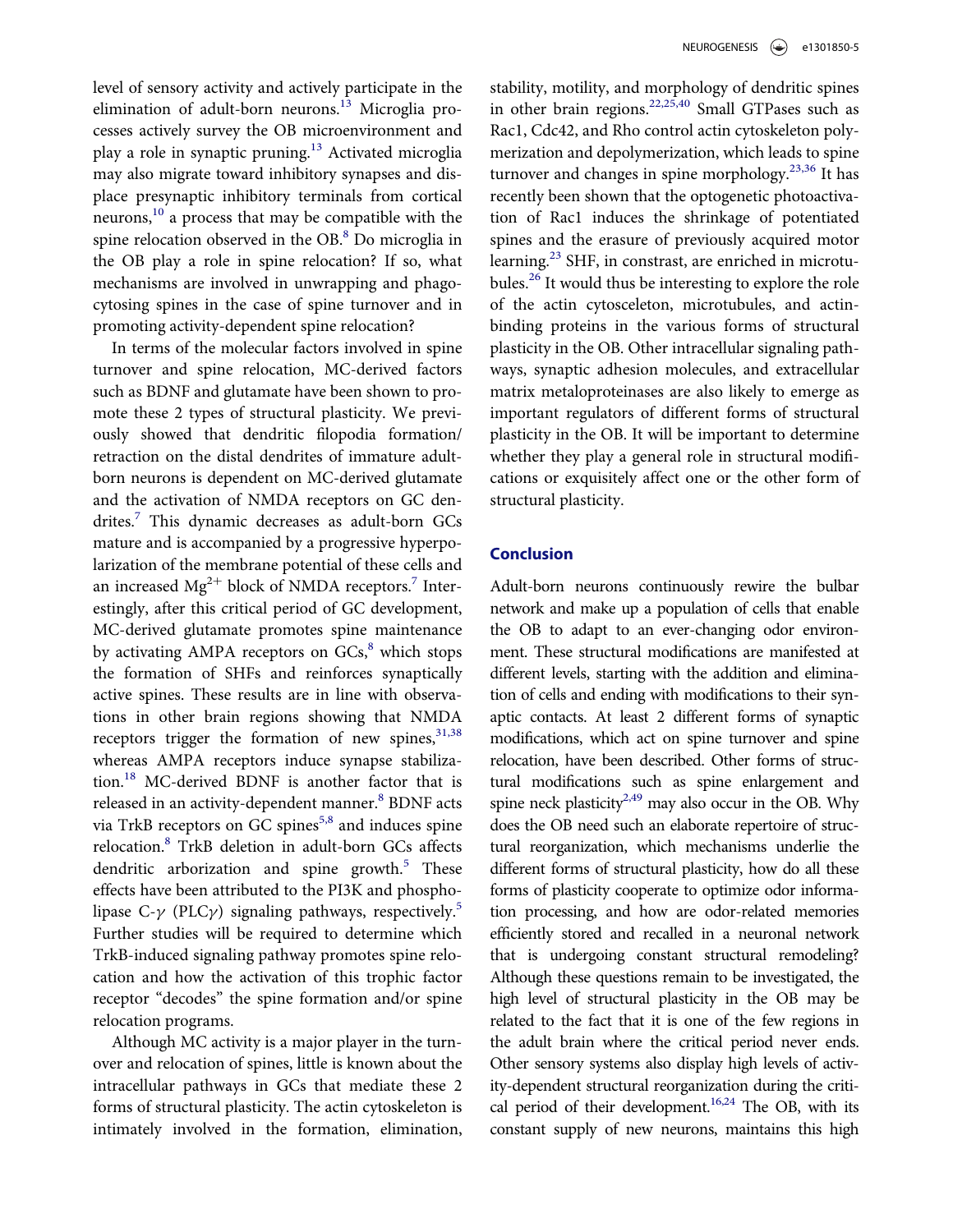level of plasticity throughout life. It is thus a particularly interesting system for studying the sensory experience-induced reshaping of neuronal connections and their contributions to neural processing.

## <span id="page-6-1"></span>Disclosure of potential conflicts of interest

No potential conflicts of interest were disclosed.

## <span id="page-6-3"></span>Acknowledgments

We thank Mireille Massouh at MassouhBioMedia for the illustrations.

## <span id="page-6-10"></span>Funding

This work was supported by an operating grant from the National Science and Engineering Research Council of Canada (NSERC) and a grant from the Canadian Institutes of Health Research (CIHR; MOP 105859) to A.S.

## <span id="page-6-0"></span>References

- <span id="page-6-8"></span>[1] Alonso M, Lepousez G, Sebastien W, Bardy C, Gabellec MM, Torquet N, Lledo PM. Activation of adult-born neurons facilitates learning and memory. Nat Neurosci 2012; 15:897-904; PMID[:22581183; http://dx.doi.org/](http://dx.doi.org/22581183) [10.1038/nn.3108](http://dx.doi.org/10.1038/nn.3108)
- <span id="page-6-14"></span><span id="page-6-9"></span>[2] Araya R, Vogels TP, Yuste R. Activity-dependent dendritic spine neck changes are correlated with synaptic strength. Proc Natl Acad Sci U S A 2014; 111:2895-2904; http://dx.doi.org/[10.1073/pnas.1321869111](http://dx.doi.org/10.1073/pnas.1321869111)
- <span id="page-6-7"></span><span id="page-6-4"></span>[3] Batista-Brito R, Close J, Machold R, Fishell G. The distinct temporal origins of olfactory bulb interneuron subtypes. J Neurosci 2008; 28:3966-3975; PMID:[18400896;](http://dx.doi.org/18400896) <http://dx.doi.org/10.1523/JNEUROSCI.5625-07.2008>
- <span id="page-6-6"></span><span id="page-6-5"></span>[4] Belnoue L, Grosjean N, Abrous DN, Koehl M. A critical time window for the recruitment of bulbar newborn neurons by olfactory discrimination learning. J Neurosci 2011; 31:1010-1016; PMID[:21248125; http://dx.doi.org/](http://dx.doi.org/21248125) [10.1523/JNEUROSCI.3941-10.2011](http://dx.doi.org/10.1523/JNEUROSCI.3941-10.2011)
- <span id="page-6-15"></span><span id="page-6-13"></span>[5] Bergami M, Vignoli B, Motori E, Pifferi S, Zuccaro E, Menini A, Canossa M. TrkB signaling directs the incorporation of newly generated periglomerular cells in the adult olfactory bulb. J Neurosci 2013; 33:11464-11478; PMID:[23843518; http://dx.doi.org/](http://dx.doi.org/23843518) [10.1523/JNEUROSCI.4812-12.2013](http://dx.doi.org/10.1523/JNEUROSCI.4812-12.2013)
- <span id="page-6-2"></span>[6] Breton-Provencher V, Lemasson M, Peralta MR, Saghatelyan A. Interneurons produced in adulthood are required for the normal functioning of the olfactory bulb network and for the execution of selected olfactory behaviors. J Neurosci 2009; 29:15245-15257; PMID[:19955377; http://](http://dx.doi.org/19955377) [dx.doi.org/10.1523/JNEUROSCI.3606-09.2009](http://dx.doi.org/10.1523/JNEUROSCI.3606-09.2009)
- <span id="page-6-12"></span><span id="page-6-11"></span>[7] Breton-Provencher V, Coté D, Saghatelyan A. Activity of the principal cells of the olfactory bulb promotes a structural dynamic on the distal dendrites of

immature adult-born granule cells via activation of NMDA receptors. J Neurosci 2014; 34:1748-1759; PMID[:24478357; http://dx.doi.org/10.1523/JNEURO](http://dx.doi.org/10.1523/JNEUROSCI.3013-13.2014) [SCI.3013-13.2014](http://dx.doi.org/10.1523/JNEUROSCI.3013-13.2014)

- [8] Breton-Provencher V, Bakhshetyan K, Hardy D, Bammann RR, Cavarretta F, Snapyan M, C^ote D, Migliore M, Saghatelyan A. Principal cell activity induces spine relocation of adult-born interneurons in the olfactory bulb. Nat Commun 2016; 7:12659; PMID:[27578235; http://dx.](http://dx.doi.org/27578235) [doi.org/10.1038/ncomms12659](http://dx.doi.org/10.1038/ncomms12659)
- [9] Carleton A, Petreanu LT, Lansford R, Alvarez-Buylla A, Lledo PM. Becoming a new neuron in the adult olfactory bulb. Nat Neurosci 2003; 6:507-518; PMID[:12704391](http://dx.doi.org/12704391)
- [10] Chen Z, Jalabi W, Hu W, Park H-J, Gale JT, Kidd GJ, Bernatowicz R, Gossman ZC, Chen JT, Dutta R, et al. Microglial displacement of inhibitory synapses provides neuroprotection in the adult brain. Nat Commun 2014; 5:4486; PMID:[25047355](http://dx.doi.org/25047355)
- [11] Cummings DM, Snyder JS, Brewer M, Cameron HA, Belluscio L. Adult neurogenesis is necessary to refine and maintain circuit specificity. J Neurosci 2014; 34:13801- 13810; PMID[:25297106; http://dx.doi.org/10.1523/](http://dx.doi.org/10.1523/JNEUROSCI.2463-14.2014) [JNEUROSCI.2463-14.2014](http://dx.doi.org/10.1523/JNEUROSCI.2463-14.2014)
- [12] De Koninck P, Schulman H. Sensitivity of CaM kinase II to the frequency of  $Ca2+$  oscillations. Science 1998; 279:227-230; PMID:[9422695; http://dx.doi.org/10.1126/](http://dx.doi.org/10.1126/science.279.5348.227) [science.279.5348.227](http://dx.doi.org/10.1126/science.279.5348.227)
- [13] Denizet M, Cotter L, Lledo P-M, Lazarini F. Sensory deprivation increases phagocytosis of adult-born neurons by activated microglia in the olfactory bulb. Brain Behav Immun 2016; 60:38-43; PMID:[27640898; http://dx.doi.](http://dx.doi.org/27640898) [org/10.1016/j.bbi.2016.09.015](http://dx.doi.org/10.1016/j.bbi.2016.09.015)
- [14] Deshpande A, Bergami M, Ghanem A, Conzelmann K-K, Lepier A, Götz M, Berninger B. Retrograde monosynaptic tracing reveals the temporal evolution of inputs onto new neurons in the adult dentate gyrus and olfactory bulb. Proc Natl Acad Sci U S A 2013; 110:1152-1161; http://dx. doi.org/[10.1073/pnas.1218991110](http://dx.doi.org/10.1073/pnas.1218991110)
- [15] English CN, Vigers AJ, Jones KR. Genetic evidence that brain-derived neurotrophic factor mediates competitive interactions between individual cortical neurons. Proc Natl Acad Sci U S A 2012; 109:19456-19461; PMID[:23129644;](http://dx.doi.org/23129644) <http://dx.doi.org/10.1073/pnas.1206492109>
- [16] Erzurumlu RS, Gaspar P. Development and critical period plasticity of the barrel cortex. Eur J Neurosci 2012; 35:1540-1553; PMID[:22607000; http://dx.doi.org/](http://dx.doi.org/22607000) [10.1111/j.1460-9568.2012.08075.x](http://dx.doi.org/10.1111/j.1460-9568.2012.08075.x)
- [17] Eyre MD, Antal M, Nusser Z. Distinct deep short-axon cell subtypes of the main olfactory bulb provide novel intrabulbar and extrabulbar GABAergic connections. J Neurosci 2008; 28:8217-8229; PMID[:18701684; http://dx.](http://dx.doi.org/18701684) [doi.org/10.1523/JNEUROSCI.2490-08.2008](http://dx.doi.org/10.1523/JNEUROSCI.2490-08.2008)
- [18] Fischer M, Kaech S, Wagner U, Brinkhaus H, Matus A. Glutamate receptors regulate actin-based plasticity in dendritic spines. Nat Neurosci 2000; 3:887-894; PMID:[10966619; http://dx.doi.org/10.1038/78791](http://dx.doi.org/10.1038/78791)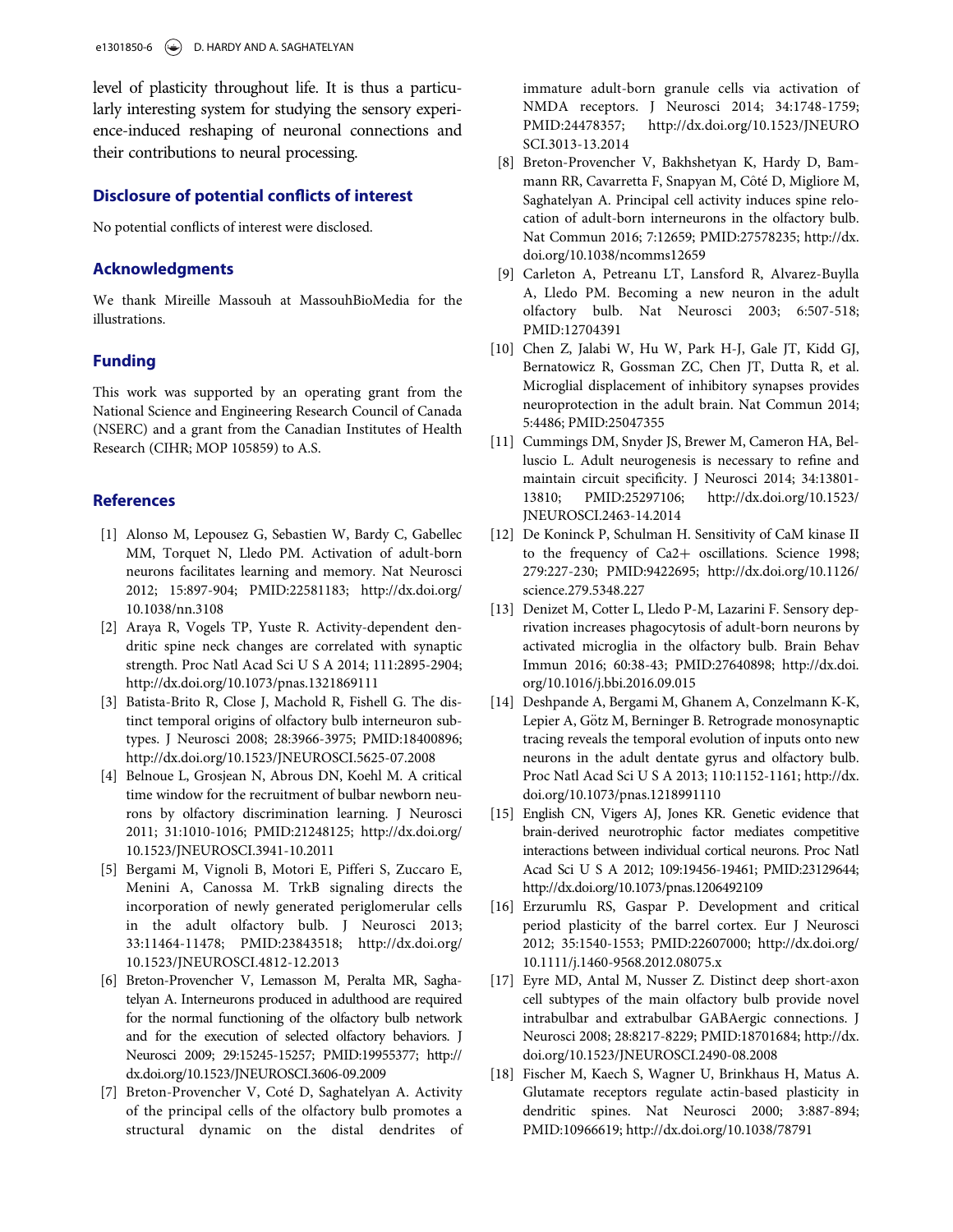- <span id="page-7-7"></span><span id="page-7-1"></span>[19] Fukunaga I, Herb JT, Kollo M, Boyden ES, Schaefer AT. Independent control of gamma and theta activity by distinct interneuron networks in the olfactory bulb. Nat Neurosci 2014; 17:1208-1216; PMID:[24997762; http://dx.](http://dx.doi.org/24997762) [doi.org/10.1038/nn.3760](http://dx.doi.org/10.1038/nn.3760)
- <span id="page-7-0"></span>[20] Grier BD, Belluscio L, Cheetham CEJ. Olfactory sensory activity modulates microglial-neuronal interactions during dopaminergic cell loss in the olfactory bulb. Front Cell Neurosci 2016; 10:178; PMID[:27471450; http://dx.](http://dx.doi.org/27471450) [doi.org/10.3389/fncel.2016.00178](http://dx.doi.org/10.3389/fncel.2016.00178)
- <span id="page-7-5"></span>[21] Gschwend O, Abraham NM, Lagier S, Begnaud F, Rodriguez I, Carleton A. Neuronal pattern separation in the olfactory bulb improves odor discrimination learning. Nat Neurosci 2015; 18:1474-1482; PMID:[26301325;](http://dx.doi.org/26301325) <http://dx.doi.org/10.1038/nn.4089>
- <span id="page-7-8"></span>[22] Halpain S, Hipolito A, Saffer L. Regulation of F-actin stability in dendritic spines by glutamate receptors and calcineurin. J Neurosci 1998; 18:9835-9844; PMID[:9822742](http://dx.doi.org/9822742)
- <span id="page-7-9"></span>[23] Hayashi-Takagi A, Yagishita S, Nakamura M, Shirai F, Wu YI, Loshbaugh AL, Kuhlman B, Hahn KM, Kasai H. Labelling and optical erasure of synaptic memory traces in the motor cortex. Nature 2015; 525:333-338; PMID[:26352471; http://dx.doi.org/10.1038/nature](http://dx.doi.org/10.1038/nature15257) [15257](http://dx.doi.org/10.1038/nature15257)
- [24] Hensch TK, Fagiolini M. Excitatory-inhibitory balance and critical period plasticity in developing visual cortex. Prog Brain Res 2005; 147:115-124; PMID[:15581701](http://dx.doi.org/15581701)
- [25] Hotulainen P, Hoogenraad CC. Actin in dendritic spines: connecting dynamics to function. J Cell Biol 2010; 189:619-629; PMID[:20457765; http://dx.doi.org/10.1083/](http://dx.doi.org/10.1083/jcb.201003008) [jcb.201003008](http://dx.doi.org/10.1083/jcb.201003008)
- <span id="page-7-10"></span>[26] Hu X, Viesselmann C, Nam S, Merriam E, Dent EW. Activity-dependent dynamic microtubule invasion of dendritic spines. J Neurosci 2008; 28:13094-13105; PMID[:19052200; http://dx.doi.org/10.1523/JNEUROS](http://dx.doi.org/10.1523/JNEUROSCI.3074-08.2008) [CI.3074-08.2008](http://dx.doi.org/10.1523/JNEUROSCI.3074-08.2008)
- <span id="page-7-6"></span>[27] Imamura F, Nagao H, Naritsuka H, Murata Y, Taniguchi H, Mori K. A leucine-rich repeat membrane protein, 5T4, is expressed by a subtype of granule cells with dendritic arbors in specific strata of the mouse olfactory bulb. J Comp Neurol 2006; 495:754-768; PMID:[16506198; http://dx.doi.org/10.1002/cne.20896](http://dx.doi.org/10.1002/cne.20896)
- <span id="page-7-2"></span>[28] Kelsch W, Lin C-W, Lois C. Sequential development of synapses in dendritic domains during adult neurogenesis. Proc Natl Acad Sci U S A 2008; 105:16803- 16808; PMID[:18922783; http://dx.doi.org/10.1073/](http://dx.doi.org/10.1073/pnas.0807970105) [pnas.0807970105](http://dx.doi.org/10.1073/pnas.0807970105)
- <span id="page-7-4"></span><span id="page-7-3"></span>[29] Kelsch W, Lin C-W, Mosley CP, Lois C. A critical period for activity-dependent synaptic development during olfactory bulb adult neurogenesis. J Neurosci 2009; 29:11852-11858; PMID[:19776271; http://dx.doi.org/](http://dx.doi.org/19776271) [10.1523/JNEUROSCI.2406-09.2009](http://dx.doi.org/10.1523/JNEUROSCI.2406-09.2009)
- [30] Kopel H, Schechtman E, Groysman M, Mizrahi A. Enhanced synaptic integration of adult-born neurons in the olfactory bulb of lactating mothers. J Neurosci 2012;

32:7519-7527; PMID:[22649230; http://dx.doi.org/](http://dx.doi.org/22649230) [10.1523/JNEUROSCI.6354-11.2012](http://dx.doi.org/10.1523/JNEUROSCI.6354-11.2012)

- [31] Kwon H-B, Sabatini BL. Glutamate induces de novo growth of functional spines in developing cortex. Nature 2011; 474:100-104; PMID:[21552280; http://dx.doi.org/](http://dx.doi.org/21552280) [10.1038/nature09986](http://dx.doi.org/10.1038/nature09986)
- [32] Lagace DC, Whitman MC, Noonan MA, Ables JL, DeCarolis NA, Arguello AA, Donovan MH, Fischer SJ, Farnbauch LA, Beech RD., et al. Dynamic contribution of nestin-expressing stem cells to adult neurogenesis. J Neurosci 2007; 27:12623-12629; PMID:[18003841; http://](http://dx.doi.org/18003841) [dx.doi.org/10.1523/JNEUROSCI.3812-07.2007](http://dx.doi.org/10.1523/JNEUROSCI.3812-07.2007)
- [33] Lepousez G, Nissant A, Bryant AK, Gheusi G, Greer CA, Lledo PM. Olfactory learning promotes input-specific synaptic plasticity in adult-born neurons. Proc Natl Acad Sci U S A 2014; 111:13984-1389; PMID:[25189772; http://](http://dx.doi.org/25189772) [dx.doi.org/10.1073/pnas.1404991111](http://dx.doi.org/10.1073/pnas.1404991111)
- [34] Livneh Y, Mizrahi A. Experience-dependent plasticity of mature adult-born neurons. Nat Neurosci 2012; 15:26- 28; http://dx.doi.org[/10.1038/nn.2980](http://dx.doi.org/10.1038/nn.2980)
- [35] Livneh Y, Feinstein N, Klein M, Mizrahi A. Sensory input enhances synaptogenesis of adult-born neurons. J Neurosci 2009; 29:86-97; PMID[:19129387; http://dx.doi.org/](http://dx.doi.org/19129387) [10.1523/JNEUROSCI.4105-08.2009](http://dx.doi.org/10.1523/JNEUROSCI.4105-08.2009)
- [36] Luo L. Actin cytoskeleton regulation in neuronal morphogenesis and structural plasticity. Annu Rev Cell Dev Biol 2002; 18:601-635; PMID[:12142283; http://dx.doi.](http://dx.doi.org/12142283) [org/10.1146/annurev.cellbio.18.031802.150501](http://dx.doi.org/10.1146/annurev.cellbio.18.031802.150501)
- [37] Magavi SSP, Mitchell BD, Szentirmai O, Carter BS, Macklis JD. Adult-born and preexisting olfactory granule neurons undergo distinct experience-dependent modifications of their olfactory responses in vivo. J Neurosci 2005; 25:10729-10739; PMID:[16291946; http://dx.doi.](http://dx.doi.org/16291946) [org/10.1523/JNEUROSCI.2250-05.2005](http://dx.doi.org/10.1523/JNEUROSCI.2250-05.2005)
- [38] Maletic-Savatic M, Malinow R, Svoboda K. Rapid dendritic morphogenesis in CA1 hippocampal dendrites induced by synaptic activity. Science 1999; 283:1923- 1927; PMID[:10082466; http://dx.doi.org/10.1126/](http://dx.doi.org/10.1126/science.283.5409.1923) [science.283.5409.1923](http://dx.doi.org/10.1126/science.283.5409.1923)
- [39] Malvaut S, Saghatelyan A. The role of adult-born neurons in the constantly changing olfactory bulb network. Neural Plast 2015; 2016:e1614329.
- [40] Matus A, Brinkhaus H, Wagner U. Actin dynamics in dendritic spines: a form of regulated plasticity at excitatory synapses. Hippocampus 2000; 10:555-560; PMID:[11075825; http://dx.doi.org/10.1002/1098-1063](http://dx.doi.org/10.1002/1098-1063(2000)10:5%3c555::AID-HIPO5%3e3.0.CO;2-Z) [\(2000\)10:5%3c555::AID-HIPO5%3e3.0.CO;2-Z](http://dx.doi.org/10.1002/1098-1063(2000)10:5%3c555::AID-HIPO5%3e3.0.CO;2-Z)
- [41] Muthusamy N, Zhang X, Johnson CA, Yadav PN, Ghashghaei HT. Developmentally defined forebrain circuits regulate appetitive and aversive olfactory learning. Nat Neurosci 2017; 20:20-23; PMID:[27918532; http://dx.doi.](http://dx.doi.org/27918532) [org/10.1038/nn.4452](http://dx.doi.org/10.1038/nn.4452)
- [42] Ninkovic J, Mori T, Götz M. Distinct modes of neuron addition in adult mouse neurogenesis. J Neurosci 2007; 27:10906-10911; PMID[:17913924; http://dx.doi.org/](http://dx.doi.org/17913924) [10.1523/JNEUROSCI.2572-07.2007](http://dx.doi.org/10.1523/JNEUROSCI.2572-07.2007)